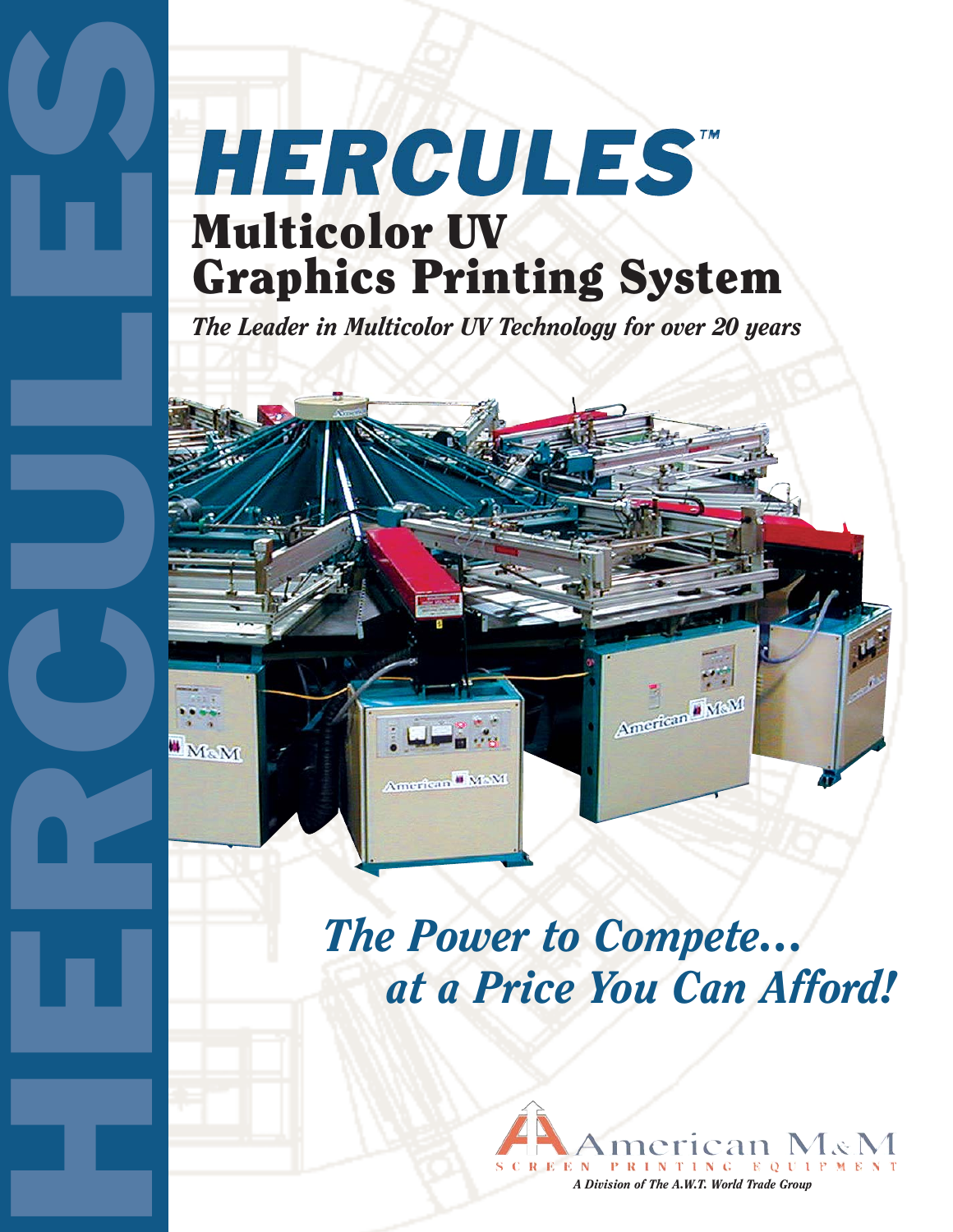## The Hercules™ Multicolor UV Graphics Printing System

If you want to grow your screen printing business in today's competitive environment, your options are clear: automate production and implement multicolor printing. Now you can reap the benefits of the industry's most innovative and time-tested automated multicolor printing system—at a price you can afford—with the A.W.T./American M&M Hercules™ Multicolor UV Graphics Printing System.

Known worldwide for its extremely efficient design, the Hercules system allows you to **print and dry** up to seven colors completely in sequence, without inter-color substrate handling. UV curing units mounted between each print head provide a quick, cool cure even on the most heat-sensitive substrates. The low-heat curing greatly reduces shrinkage of stock, while vacuum beds virtually eliminate sheet movement. At the end of each cycle, the Hercules produces a premium-quality multi-colored piece—fully printed, cured and ready for packaging.

Made in America, the Hercules is the ideal system for multicolor printing on paper, cardboard, plastic, metal, or any other graphic surface currently being printed on by standard, singlecolor flatbeds. And it offers the **largest**  $\mathbf{r}$ size in the industry

 $(50 \times 75^\circ \text{ or } 127 \times 190 \text{ cm})$ , an option that compares favorably with in-line models at one-third the pul chase cost!

#### Proven Technology

**Proven Technology**<br>When you shop for a major piece of equipment, you naturally look for machines with a proven track record. Developed more than 20 years ago, the Hercules was the first screen printing system to combine sequential multicolor printing with inter-station UV curing. Today, more than 100 units are in operation worldwide, and their operating history is characterized by exceptional results and longterm reliability. In addition, all Hercules models are backed by A.W.T.'s Remote Diagnostics service, which greatly reduces costs associated with downtime and repairs.

#### Higher Productivity

With its automated multicolor printing system, the Hercules significantly enhances productivity. Instead of running substrates through multiple cycles, the Hercules allows you to produce finished products in one cycle. In fact, with the Hercules, you can produce up to 600 pieces per hour—and with fewer employees! Consider these other advantages:

- **Production**<br>**•** Instant proofing—unlike a single-connection<br>Hercules allows you to proof a mult • Instant proofing—unlike a single-color printer, the Hercules allows you to proof a multicolor job after just one cycle
	- Increase your productivity without increasing your staff—the very definition of smart growth in any economic climate

American WM&M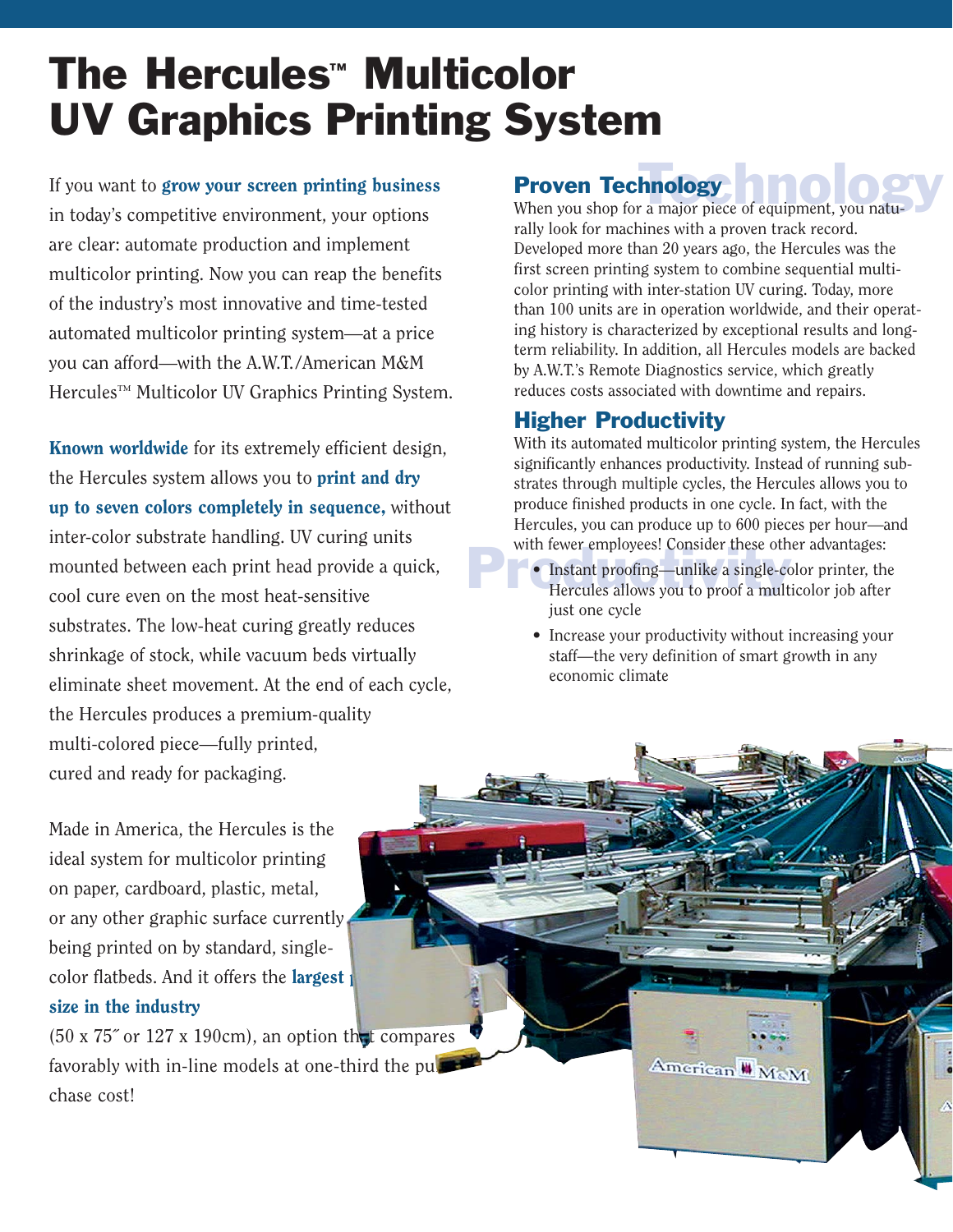### Standard Features

The Hercules is designed to provide smooth operation and excellent printing results with a minimum of maintenance and servicing. Outsideload print heads offer highly accessible micro-registration adjustments, while the air-powered registration fork maintains registration repeatability of +/-.002˝. Unobstructed screen visibility makes it easy to check or correct screen position during setup and production. The brushless vacuum motor—an industry-first when introduced 10 years ago—continues to set the standard for quiet, maintenance-free operation. Following are some of the other standard features that make Hercules the ideal choice for high-volume multicolor graphics printing.



Registration System Four-point registration allows for either leftor right-hand guiding and facilitates twosided printing. In-table guides are available as an option.



#### Electro-mechanical Indexer Drive

Provides for smooth, station-to-station indexing on every cycle. Durable design ensures low maintenance for extended production.



### Main Control Console

The extensive control console combines interactive screens with user-friendly controls.



#### Squeegelizer™

The patented air-controlled squeegee system automatically maintains uniform print pressure across the entire squeegee length and throughout the print stroke.



 $n$ erican $\blacksquare$ 

#### Quantum UV Curing Modules

A Quantum module is mounted between each print head to eliminate intercolor handling of stock. Each module is equipped with A.W.T.'s exclusive Inteli-Guard™ system, designed to switch to standby mode (150 W) during each print stroke to reduce energy consumption and heat build-up. To deliver superior curing, all Hercules models come equipped with a new standard feature—double 400 W lamps in the final station! In the largest Hercules model (50 x 75˝), double lamps are standard after EACH print station.

#### Exclusive Off-Contact Peel

A.W.T.'s exclusive Off-Contact Peel System, with up-front, easy-toaccess controls, provides the proper reverse peel rate when adjusting screen size, making setup quicker.

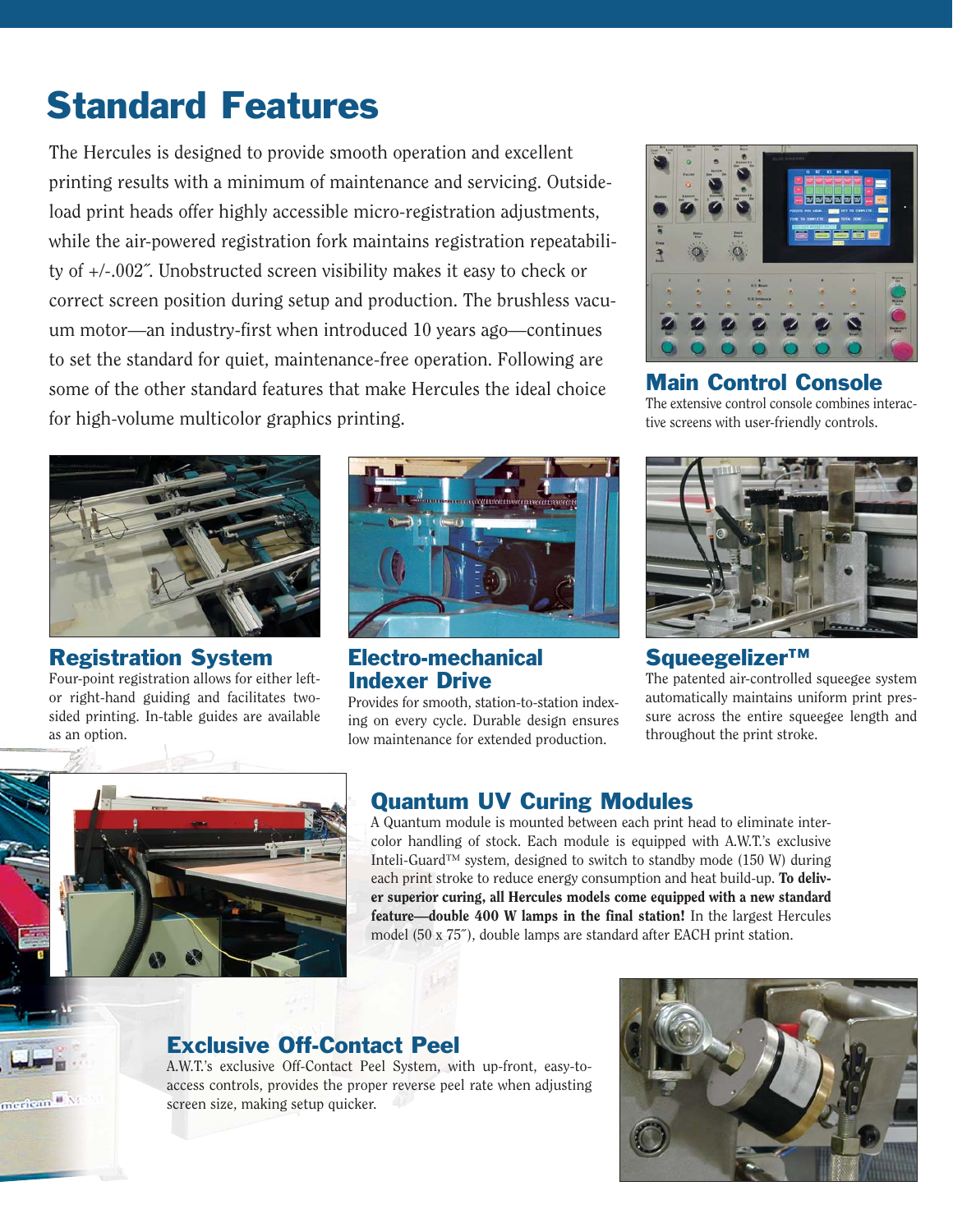### The A.W.T. Advantage: Remote Diagnostics!

Standard with every Hercules press is the Remote Diagnostic System, a unique feature that delivers instant service to any location in the world. Remote Diagnostics employs a simple phone-modem connection to provide a direct link between the Hercules' on-board microprocessor and the central A.W.T. diagnostics computer. The benefits of this technicalsupport system are numerous:

- Reduces downtime by up to 80%
- Minimizes need for expensive on-site service calls
- Allows for remote downloading of optional software upgrades
- Offers operator-friendly instruction
- Does not require a local PC hookup at customer plant

#### Mechanical Features

- Eight stations; up to seven colors
- Lengthwise sheet loading, left to right
- Aircraft-quality aluminum print bed
- Open flip station for two-sided printing
- Unobstructed screen visibility
- Brushless maintenance-free Quiet Vacuum
- Central exhaust system removes emissions and excess heat

#### Print Head Features

- Easy-drop master frame for firm screen support
- Swing-away front screen clamp for easy screen loading
- Micro-registration screen frame clamps
- Up-front off-contact mechanical peel system
- High-lift head for easier screen maintenance and cleaning
- Variable speed control for print and flood stroke
- Advanced ink recovery system
- Positive lock-in print head



#### Master Control Features

- Microprocessor controls
- Load-in/load-out sequence
- Skip print sequence
- Sample print
- Touch screen display • Ascending and descending
- counters
- Downtime management
- On-screen diagnostics
- Production rate data in pieces/hour
- Time-to-complete-job data

#### UV Curing Unit Features

- Inteli-Guard™ system for reduction in energy consumption and heat build-up
- Controlled cooling via variable-speed blower
- Easy lamp maintenance without loss of settings
- Adjustable lamp height

#### **Options**

- A/C Cooling module No flood-ink scoop
- Sheet registration system Dripless squeegee system
- Automatic take-off system Spare parts package
- 
- 
- Servo-Drive indexer
- 
- 

**Downtime Management Interactive Screen**

DOM: TTHE ACCUNILATOR

- 
- Blowback system Other voltages available
- Heads and UV setup UV lamp upgrade (double for 7th position lamps at all stations)

#### **Specifications**

| <b>Hercules Multicolor Press</b>             |                                    |                                     |                                             |                                    |
|----------------------------------------------|------------------------------------|-------------------------------------|---------------------------------------------|------------------------------------|
| Print Area                                   | $25 \times 38$ "<br>63.5 x 96.5 cm | $30 \times 40$ "<br>76.2 x 101.6 cm | $38 \times 50^{''}$<br>$96.5 \times 127$ cm | $50 \times 75$ "<br>127 x 190.5 cm |
| Maximum Frame Size                           | $43 \times 49$ "                   | $50 \times 52$ "                    | $60 \times 67$ "                            | 72x 91"                            |
| Print Speed-IPH                              | 600                                | 450                                 | 350                                         | 350                                |
| Electrical                                   | 240 V, 3 Ph, 60 Hz                 | 480 V, 3 Ph, 60 Hz                  | 480 V. 3 Ph. 60 Hz                          | 480 V, 3 Ph, 60 Hz                 |
| Amperage-Indexer                             | 40 A                               | 25A                                 | 25A                                         | 25A                                |
| Amperage—Each Head                           | 5 A                                | 5 A                                 | 5 A                                         | 5 A                                |
| <b>Quantum UV Curing Modules</b>             |                                    |                                     |                                             |                                    |
| Length of Lamp                               | 32"                                | 36"                                 | 44"                                         | 60''                               |
| Amperage (per unit)                          | 65 A                               | 40 A                                | 50 A                                        | 70 A                               |
| <b>Output Level</b>                          | 150 W to 400 W                     | 150 W to 400 W                      | 150 W to 400 W                              | 150 W to 400 W                     |
| <b>Standby Between Cycles</b><br>(each lamp) | 150 W                              | 150 W                               | 150 W                                       | 150 W                              |

*Our policy is one of continuous improvement, and we therefore reserve the right to change specifications without prior notice.*



**Your Hercules**

**Phone Modem**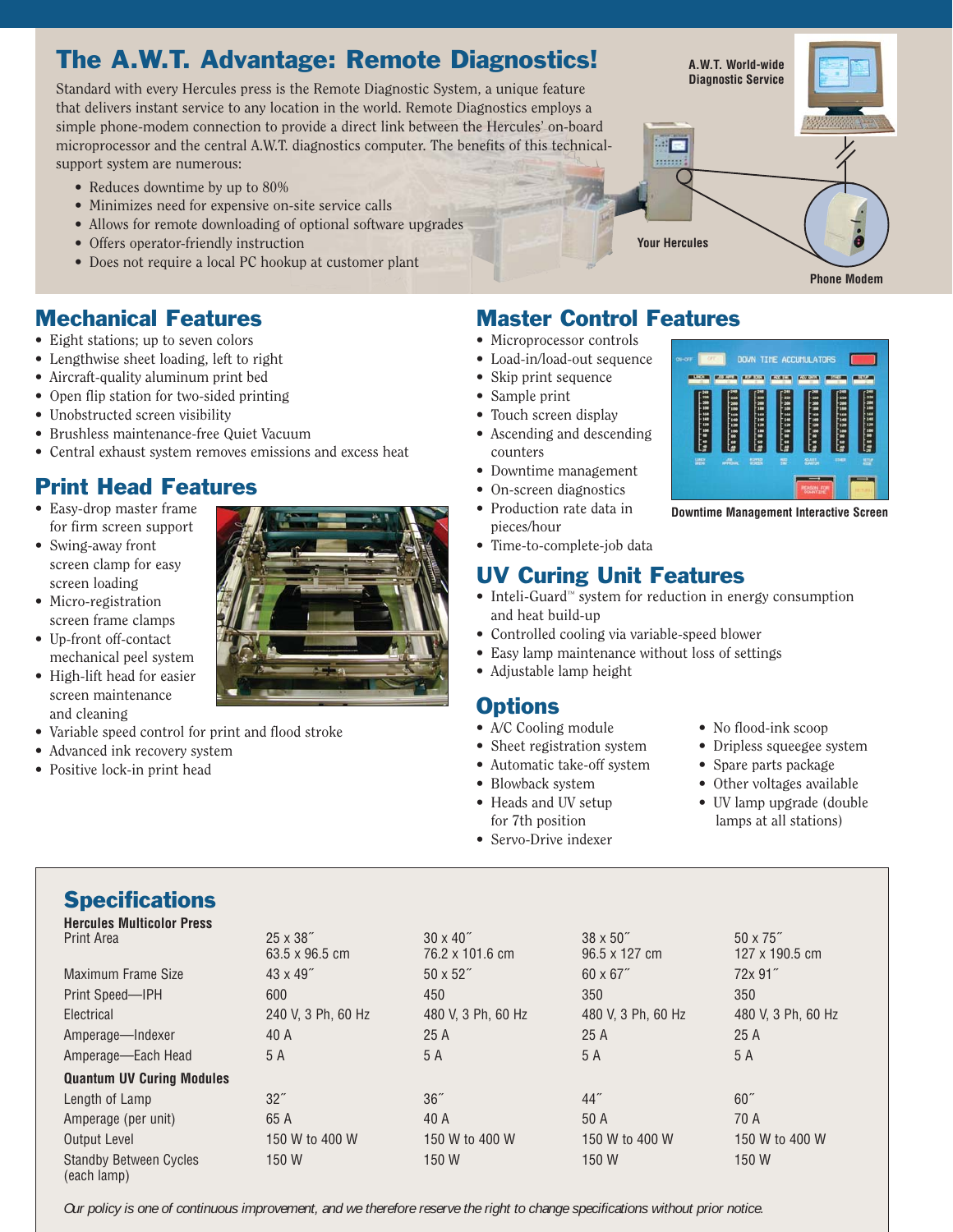## *Stay ahead of the competition with trusted, proven technology!*

#### Flexible Operation

Figure 1. The Hercules allows you to:<br>• Print both sides of a two-sided job simultaneously The Hercules' flexible design offers you a number of options for maximizing the efficiency and productivity of your print run. Depending on the number of colors involved, the Hercules allows you to:

- 
- Double up on the same job to shorten turnaround
- Print two or more different jobs at the same time

#### Increased Profit Margins

A Hercules makes great financial sense. The high efficiency<br>of the Hercules multicolor printing system means you can<br>greatly increase your production without adding staff or of the Hercules multicolor printing system means you can greatly increase your production without adding staff or increasing overtime. The unit's rugged design—supported by Remote Diagnostics—reduces downtime, further enhancing profitability.

#### Competitive Advantage

pieces on a continuous basis, beginning with the first day<br>of production—a major advantage when bidding on large<br>print iobs. It all adds up to responsive service that wins The Hercules gives you a powerful competitive advantage by drastically reducing turnaround time, allowing you to deliver finished products to your customers more quickly. Plus, the Hercules gives you the ability to ship finished of production—a major advantage when bidding on large print jobs. It all adds up to responsive service that wins customers and promotes repeat business.

American MaM

merican II MaM

#### rements Ce Minimal Space Requirements

Although the Hercules can greatly expand your printing capabilities, it does not require an expansion of your facilities. Due to its configuration, the Hercules requires minimal floor space. In fact, because the Hercules can take the place of several single-color machines, you can actually free up floor space for other uses.

#### Contact Us!

Financial more customers are the turnaround and high-quality finds with automated, multicolor pri More and more customers are demanding the quick turnaround and high-quality finish you can only achieve with automated, multicolor printing systems. Are you equipped to meet these requirements? Many of your competitors are, or soon will be.

> Talk to us about how Hercules can give your company the edge it needs to win business and build customer loyalty in today's competitive marketplace. Our sales specialist can recommend a Hercules configuration that best meets your needs. And if you need financing, we can help with that, too. Contact our sales department today to learn how you can compete more effectively with the power of the Hercules.

#### Phone us at: 773-777-7100

#### Fax us at: 773-777-0909

::::::

E-mail us at: sales@ screenprintmachinery.com

Go to: www.screenprintmachinery.com







*The A.W.T. World Trade Group*